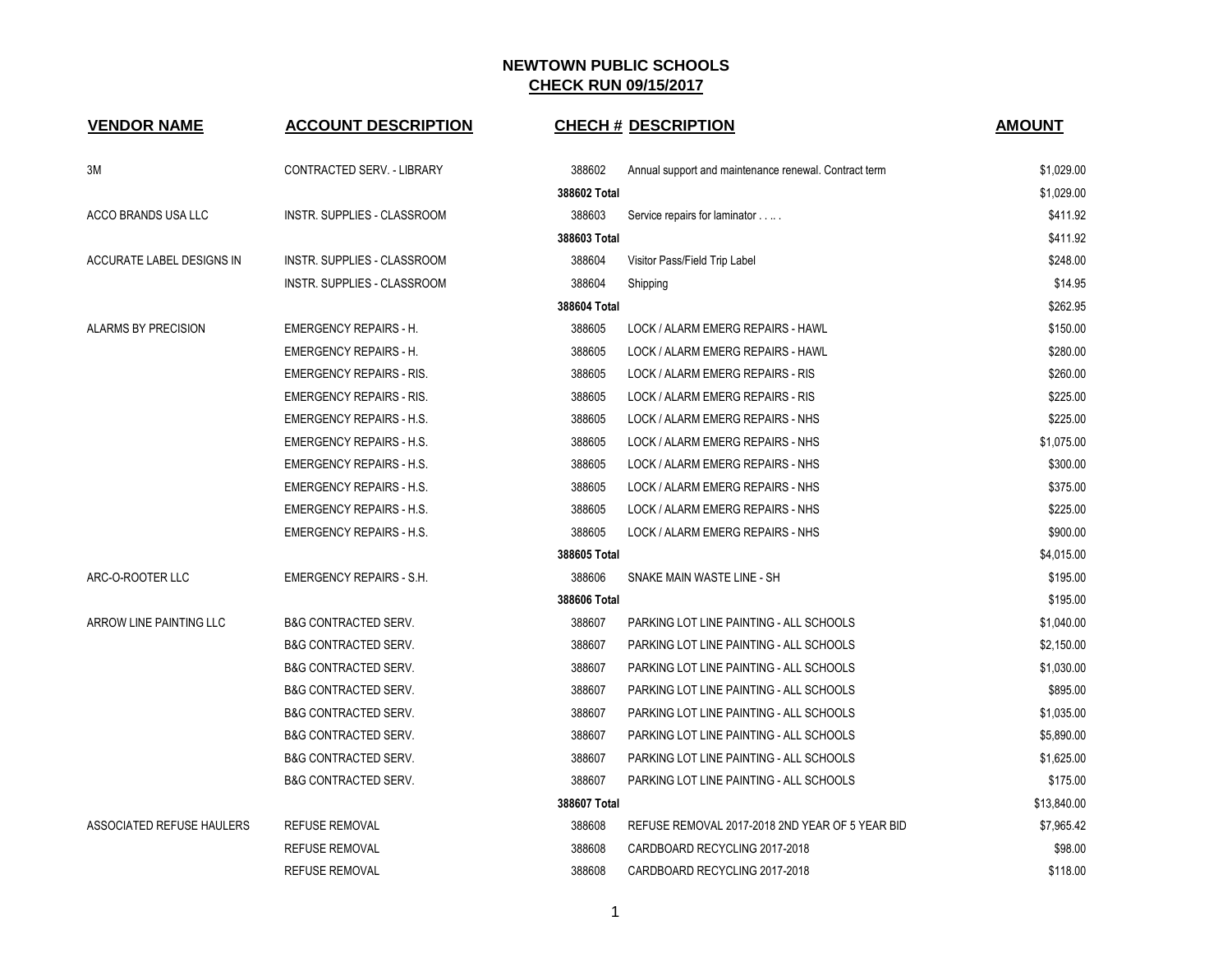| <b>VENDOR NAME</b>                   | <b>ACCOUNT DESCRIPTION</b>          |              | <b>CHECH # DESCRIPTION</b>                                             | <b>AMOUNT</b> |
|--------------------------------------|-------------------------------------|--------------|------------------------------------------------------------------------|---------------|
| ASSOCIATED REFUSE HAULERS            | <b>REFUSE REMOVAL</b>               | 388608       | CARDBOARD RECYCLING 2017-2018                                          | \$98.00       |
|                                      | <b>REFUSE REMOVAL</b>               | 388608       | CARDBOARD RECYCLING 2017-2018                                          | \$96.00       |
|                                      | REFUSE REMOVAL                      | 388608       | CARDBOARD RECYCLING 2017-2018                                          | \$136.00      |
|                                      | <b>REFUSE REMOVAL</b>               | 388608       | CARDBOARD RECYCLING 2017-2018                                          | \$208.00      |
|                                      | REFUSE REMOVAL                      | 388608       | CARDBOARD RECYCLING 2017-2018                                          | \$315.00      |
|                                      | REFUSE REMOVAL                      | 388608       | EXTRA DUMPSTER PICKUPS - 2017-2018                                     | \$610.10      |
|                                      |                                     | 388608 Total |                                                                        | \$9,644.52    |
| <b>B &amp; G PIPING COMPANY INC.</b> | B. & G. REPAIRS - H.S.              | 388609       | <b>BACKFLOW PIPING WORK - NHS</b>                                      | \$1,920.00    |
|                                      |                                     | 388609 Total |                                                                        | \$1,920.00    |
| <b>BAILEY, JESSE</b>                 | STAFF TRAIN. - B&G ADMIN.           | 388610       | <b>STATE ELEC LICENSE</b>                                              | \$150.00      |
|                                      | <b>B&amp;G SUPPLIES - CUSTODIAL</b> | 388610       | shoes (80674)                                                          | \$150.00      |
|                                      |                                     | 388610 Total |                                                                        | \$300.00      |
| BIENKOWSKI, RONALD J                 | STAFF TRAIN. - BUS. SERV.           | 388611       | <b>AIRFARE</b>                                                         | \$438.40      |
|                                      |                                     | 388611 Total |                                                                        | \$438.40      |
| <b>BLICK ART MATERIALS</b>           | <b>INSTR. SUPPLIES - ART</b>        | 388612       | K-4 Art Supplies 2017/2018                                             | \$650.24      |
|                                      | <b>INSTR. SUPPLIES - ART</b>        | 388612       | Art Supplies Coupon Code CEJC                                          | \$924.32      |
|                                      | <b>INSTR. SUPPLIES - ART</b>        | 388612       | Art Supplies Coupon Code CEJC                                          | \$45.00       |
|                                      |                                     | 388612 Total |                                                                        | \$1,619.56    |
| <b>PRIVATE</b>                       | TUITION - OUT-OF-DISTRICT           | 388613       | TUITION - OUT-OF-DISTRICT                                              | \$13,500.00   |
|                                      |                                     | 388613 Total |                                                                        | \$13,500.00   |
| <b>BRACKSIECK, JILL</b>              | STAFF TRAIN. - STAFF DEVELOP.       | 388614       | 2017 NSTA CONF REG                                                     | \$185.00      |
|                                      |                                     | 388614 Total |                                                                        | \$185.00      |
| CANFIELD, CHRISTIAN                  | <b>INSTR. SUPPLIES - SCIENCE</b>    | 388615       | <b>NGSS POSTERS</b>                                                    | \$12.32       |
|                                      |                                     | 388615 Total |                                                                        | \$12.32       |
| CARLINO, JOSEPH                      | STAFF TRAVEL - ARMED SECURITY       | 388616       | TRAVEL A.S.S.O. TRAINING                                               | \$37.45       |
|                                      |                                     | 388616 Total |                                                                        | \$37.45       |
| CAROLINA BIOLOGICAL                  | INSTR. SUPPLIES - CLASSROOM         | 388617       | Science Supplies 2017/2018                                             | \$457.80      |
|                                      | INSTR. SUPPLIES - CLASSROOM         | 388617       | Science Supplies 2017/2018                                             | \$8.85        |
|                                      | INSTR. SUPPLIES - CLASSROOM         | 388617       | Shipping                                                               | \$88.10       |
|                                      | INSTR. SUPPLIES - CLASSROOM         | 388617       | Supplies, see attached order, beetles, owl pellets, planter, water mat | \$673.20      |
|                                      | INSTR. SUPPLIES - CLASSROOM         | 388617       | Shipping and live material fee                                         | \$23.83       |
|                                      |                                     | 388617 Total |                                                                        | \$1,251.78    |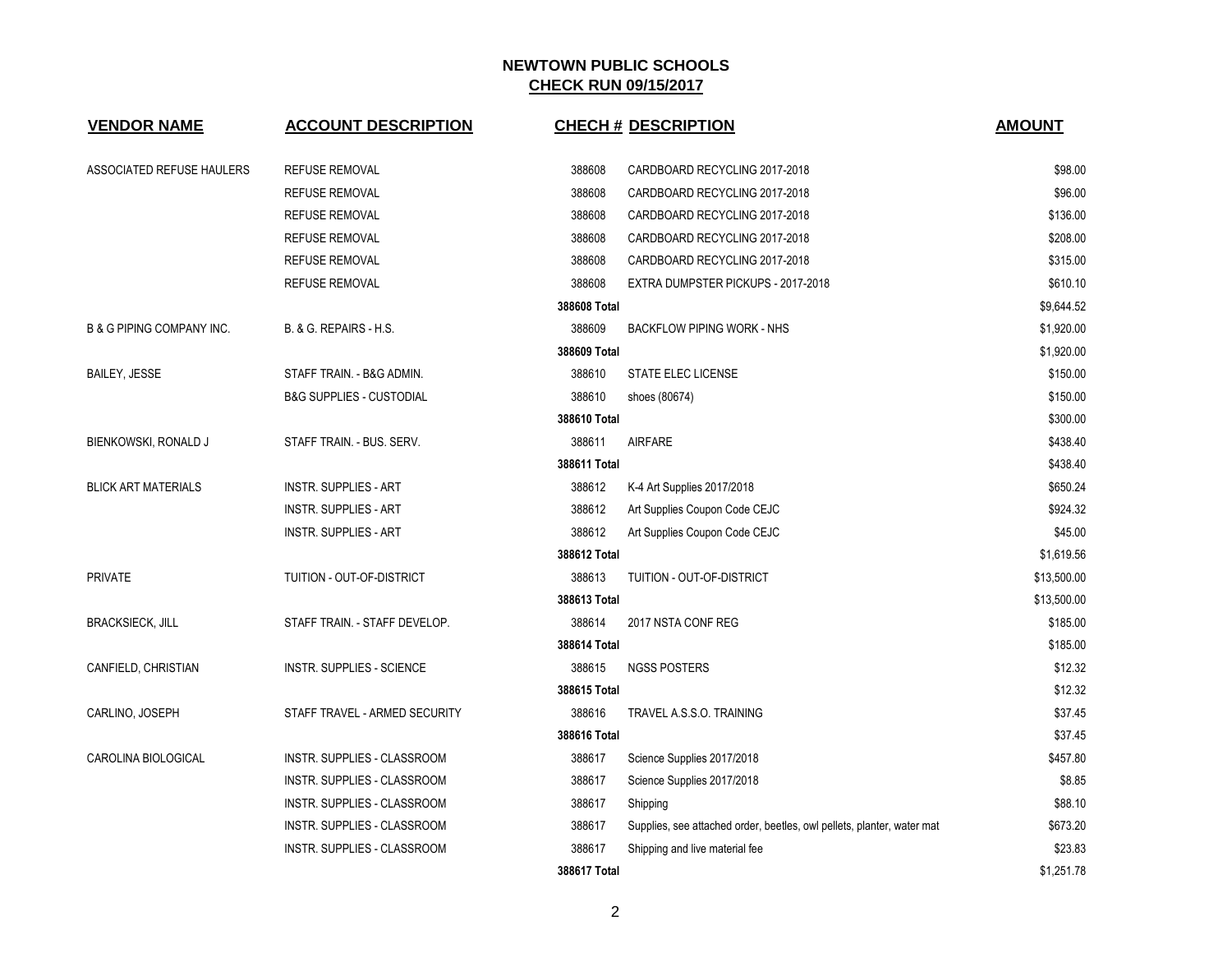| <b>VENDOR NAME</b>         | <b>ACCOUNT DESCRIPTION</b>          | <b>CHECH # DESCRIPTION</b>                                  | <b>AMOUNT</b> |
|----------------------------|-------------------------------------|-------------------------------------------------------------|---------------|
|                            |                                     |                                                             |               |
| CHARTER COMMUNICATION      | <b>TELEPHONE &amp; CABLE</b>        | 388618<br>SERV 2017/18                                      | \$4,428.82    |
|                            |                                     | 388618 Total                                                | \$4,428.82    |
| CHSCA                      | <b>MEMBERSHIPS - SPORTS</b>         | 388619<br>22 Coaches Memberships @ \$30.00/ea               | \$660.00      |
|                            |                                     | 388619 Total                                                | \$660.00      |
| <b>CIRMA</b>               | LIABILITY/UMBRELLA INS.             | 388620<br>2ND LIABILITY-AUTO-PROPERTY 2017/18               | \$80,464.90   |
|                            | PROPERTY INSURANCE                  | 388620<br>2ND LIABILITY-AUTO-PROPERTY 2017/18               | \$7,112.40    |
|                            |                                     | 388620 Total                                                | \$87,577.30   |
| <b>CIRMA</b>               | WORKERS COMP.                       | 388621<br>2ND INSTALLMENT WORKERS COMPENSATION 2017/18      | \$120,199.76  |
|                            |                                     | 388621 Total                                                | \$120,199.76  |
| CONN CUSTOM AQUATICS LLC   | B. & G. REPAIRS - H.S.              | 388622<br>POOL SET UP / BALANCING - NHS                     | \$827.48      |
|                            | <b>B&amp;G SUPPLIES - CUSTODIAL</b> | 388622<br>CHLORINE - NHS POOL                               | \$1,123.00    |
|                            |                                     | 388622 Total                                                | \$1,950.48    |
| CONNEC-TO-TALK             | PROF. SERV. - PSYCH/MED. EVAL.      | 388623<br>PROF. SERV. - PSYCH/MED. EVAL.                    | \$1,120.00    |
|                            | PROF. SERV. - PSYCH/MED. EVAL.      | 388623<br>PROF. SERV. - PSYCH/MED. EVAL.                    | \$722.50      |
|                            |                                     | 388623 Total                                                | \$1,842.50    |
| CONNECTICUT PEST ELIMINATE | <b>B&amp;G CONTRACTED SERV.</b>     | 388624<br>MONTHLY PEST CONTROL - ALL SCHOOLS (2017-2018)    | \$150.00      |
|                            |                                     | 388624 Total                                                | \$150.00      |
| CONNECTICUT TICK CONTROL   | <b>B&amp;G CONTRACTED SERV.</b>     | 388625<br>FALL TICK CONTROL - ALL SCHOOLS                   | \$6,515.00    |
|                            |                                     | 388625 Total                                                | \$6,515.00    |
| CPI (CRISIS PREVENTION IN  | STAFF TRAIN. - PUPIL SERV.          | 388626<br><b>INITIAL CPI BOOKS</b>                          | \$850.00      |
|                            |                                     | 388626 Total                                                | \$850.00      |
| <b>CTAHPERD</b>            | STAFF TRAIN. - CLASSROOM            | 388627<br>Early Bird Registration, Fall CTAHPERD Conference | \$155.00      |
|                            | MEMBERSHIPS - CLASSROOM             | 388627<br><b>CTAHPERD Professional Membership Renewal</b>   | \$35.00       |
|                            |                                     | 388627 Total                                                | \$190.00      |
| <b>DECKWORKS LLC</b>       | B. & G. IMPROVE - M.S.              | 388628<br><b>EXTERIOR DOOR PAINTING - NMS</b>               | \$23,773.00   |
|                            |                                     | 388628 Total                                                | \$23,773.00   |
| DELORENZO, BONNIE          | STAFF TRAVEL - PUPIL SERV.          | 388629<br>TRAVEL WORKSHOP GRANTS MANAGEMENT                 | \$22.10       |
|                            |                                     | 388629 Total                                                | \$22.10       |
| <b>DELTA EDUCATION</b>     | INSTR. SUPPLIES - CLASSROOM         | 388630<br>Corn Seeds Item #190-1294                         | \$3.90        |
|                            | INSTR. SUPPLIES - CLASSROOM         | 388630<br>Marigold Seeds<br>Item #190-1338                  | \$2.70        |
|                            | INSTR. SUPPLIES - CLASSROOM         | 388630<br>Item #190-1437<br>Morning Glory Seeds             | \$5.25        |
|                            | INSTR. SUPPLIES - CLASSROOM         | 388630<br>Mung Bean Seeds Item #190-1448                    | \$4.17        |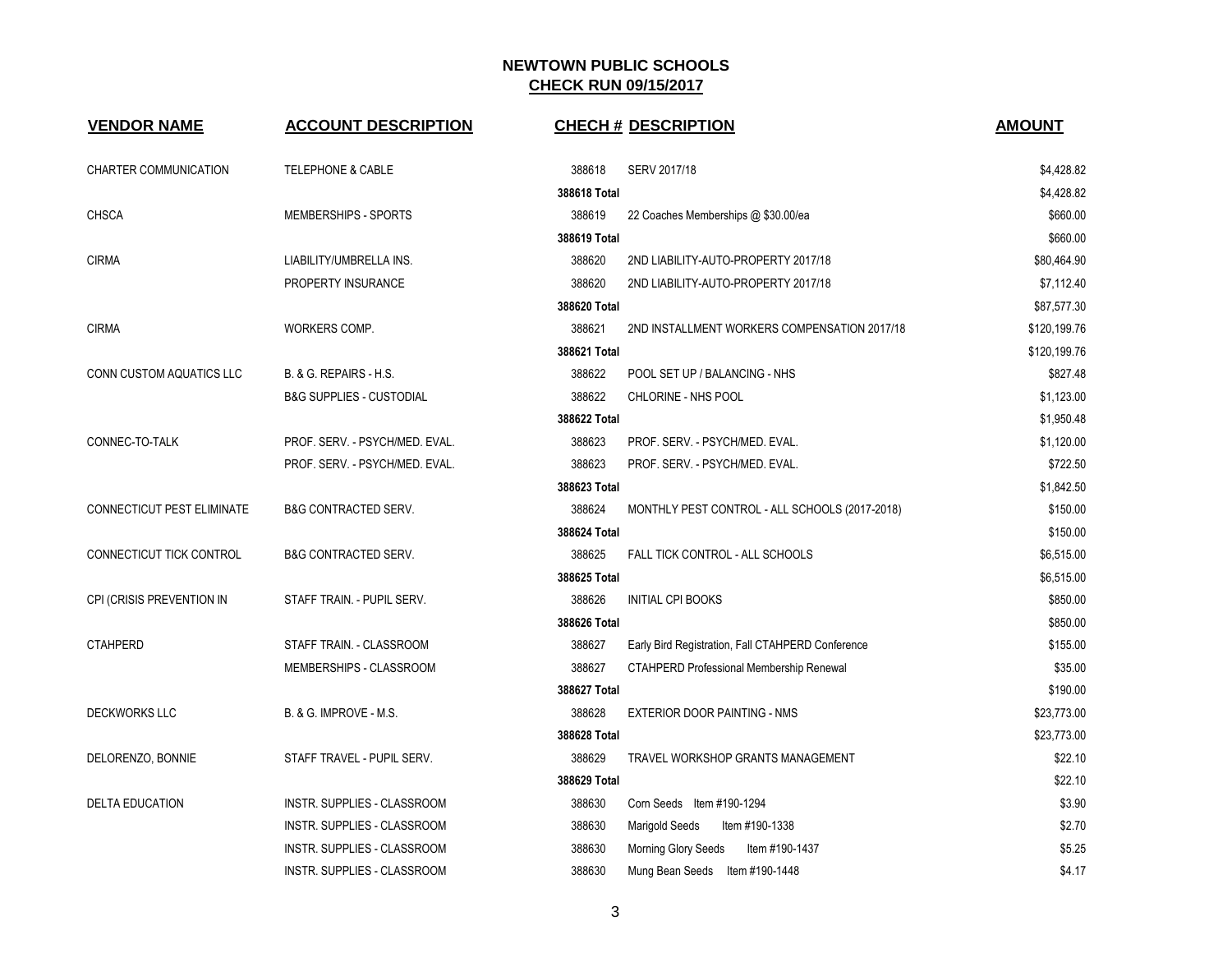| <b>VENDOR NAME</b>              | <b>ACCOUNT DESCRIPTION</b>       | <b>CHECH # DESCRIPTION</b>                                                   | <b>AMOUNT</b> |
|---------------------------------|----------------------------------|------------------------------------------------------------------------------|---------------|
| <b>DELTA EDUCATION</b>          | INSTR. SUPPLIES - CLASSROOM      | 388630<br>Nasturtium Seeds<br>ltem #190-1503                                 | \$4.50        |
|                                 | INSTR. SUPPLIES - CLASSROOM      | 388630<br>Pea Seeds<br>Item #190-1536                                        | \$3.15        |
|                                 | INSTR. SUPPLIES - CLASSROOM      | Radish Seeds<br>Item #190-1635<br>388630                                     | \$3.45        |
|                                 | INSTR. SUPPLIES - CLASSROOM      | 388630<br>Item #158-5430<br>Potting Soil (4lb bag)                           | \$39.92       |
|                                 | INSTR. SUPPLIES - CLASSROOM      | 388630<br>Shipping                                                           | \$8.04        |
|                                 |                                  | 388630 Total                                                                 | \$75.08       |
| DEMCO INC.                      | INSTR. SUPPLIES - CLASSROOM      | 388631<br><b>DEMCO Prelaminted Dots - Green</b><br>Item Code P806867         | \$37.89       |
|                                 | INSTR. SUPPLIES - CLASSROOM      | 388631<br><b>DEMCO Prelaminatated Dots - White</b><br>Item Code P806867      | \$75.77       |
|                                 | INSTR. SUPPLIES - CLASSROOM      | 388631<br><b>DEMCO Prelaminated Stars - White</b><br>Item Code P807461       | \$25.79       |
|                                 |                                  | 388631 Total                                                                 | \$139.45      |
| <b>PRIVATE</b>                  | TUITION - OUT-OF-DISTRICT        | 388632<br>TUITION - OUT-OF-DISTRICT                                          | \$275.00      |
|                                 |                                  | 388632 Total                                                                 | \$275.00      |
| <b>EAST COAST SIGN &amp; SU</b> | <b>B&amp;G SUPPLIES - MAINT.</b> | 388633<br><b>SIGNS</b>                                                       | \$120.00      |
|                                 | <b>B&amp;G SUPPLIES - MAINT.</b> | 388633<br><b>SIGNS</b>                                                       | \$36.00       |
|                                 |                                  | 388633 Total                                                                 | \$156.00      |
| <b>EASTERN WATER SOLUTIONS</b>  | <b>EMERGENCY REPAIRS - H.S.</b>  | 388634<br>CHAMBER PIT PUMP REPAIR - NHS                                      | \$505.00      |
|                                 | B. & G. IMPROVE - HOM.           | 388634<br>DECOMMISSION PRESSURED WATER TANK - HOM                            | \$43,030.24   |
|                                 |                                  | 388634 Total                                                                 | \$43,535.24   |
| EPLUS TECHNOLOGY, INC.          | REPAIRS - INFO. TECH.            | 388635<br>Add SHS Router to Cisco Contract - CON-1-18851574 (Smartnet)       | \$1,314.41    |
|                                 |                                  | 388635 Total                                                                 | \$1,314.41    |
| EPSTEIN EDUCATIONAL ENTER       | <b>INSTR. SUPPLIES - MATH</b>    | 388636<br>1,000 IF-AT FORMS,50 QUESTIONS, 4-CHOICE - MATH                    | \$240.00      |
|                                 |                                  | 388636 Total                                                                 | \$240.00      |
| ETA HAND2MIND                   | INSTR. SUPPLIES - CLASSROOM      | 388637<br>Inchworms and Cent bugs Ruler, Set of 12 (Grade 2) Item #IN40939   | \$23.72       |
|                                 | INSTR. SUPPLIES - CLASSROOM      | 388637<br>Dot Dice Classroom Kit, Set of 144 (Poeltl, Grade 2) Item #IN42896 | \$12.71       |
|                                 | INSTR. SUPPLIES - CLASSROOM      | 388637<br>Plastic Two-Color Counters, Set of 200 Item #IN4060                | \$12.21       |
|                                 | INSTR. SUPPLIES - CLASSROOM      | 388637<br>Versa Timers, Set of 6 (4 for each Gr. 3 teacher) Item #IN40968    | \$56.02       |
|                                 | INSTR. SUPPLIES - CLASSROOM      | 388637<br>Versatile Math Small Group Set<br>Grade 1 Item #IN84686            | \$59.46       |
|                                 | INSTR. SUPPLIES - CLASSROOM      | 388637<br>Item #IN84687<br>Versatile Math Small Group Set,<br>Grade 2        | \$59.46       |
|                                 |                                  | 388637 Total                                                                 | \$223.58      |
| EVERSOURCE (ELEC-BOE)           | ELECTRICITY - M.S.               | 388638<br>ELEC 51352546030 1,528.60 KWH                                      | \$348.48      |
|                                 |                                  | 388638 Total                                                                 | \$348.48      |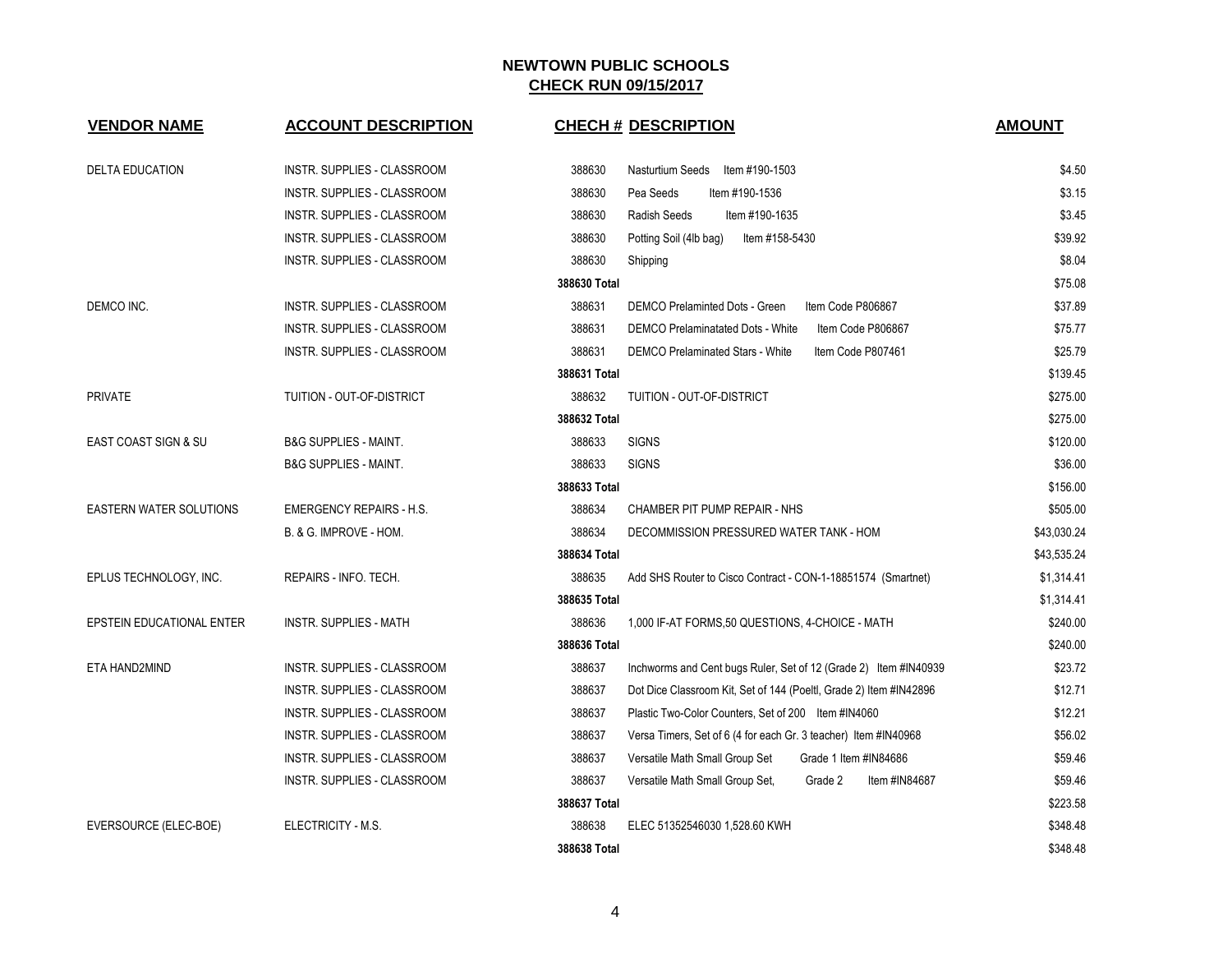| <b>VENDOR NAME</b>           | <b>ACCOUNT DESCRIPTION</b>           |              | <b>CHECH # DESCRIPTION</b>                        | <b>AMOUNT</b> |
|------------------------------|--------------------------------------|--------------|---------------------------------------------------|---------------|
| EVERSOURCE (GAS-BOE)         | PROPANE & NATURAL GAS - HAW.         | 388639       | GAS 57890556004 50. CCF                           | \$884.32      |
|                              | PROPANE & NATURAL GAS - RIS.         | 388639       | GAS 57410220032 940.00 CCF                        | \$2,838.05    |
|                              | PROPANE & NATURAL GAS - M.S.         | 388639       | GAS 57201350022 103.30 CCF                        | \$155.79      |
|                              | PROPANE & NATURAL GAS - H.S.         | 388639       | GAS 57445161052 1870.00 CCF                       | \$5,392.09    |
|                              |                                      | 388639 Total |                                                   | \$9,270.25    |
| <b>FAIR AUTO SUPPLY</b>      | <b>REPAIRS - MAINT.</b>              | 388640       | <b>MAINT VEHICLE REPAIR PARTS</b>                 | \$128.38      |
|                              | REPAIRS - MAINT.                     | 388640       | MAINT VEHICLE REPAIR PARTS                        | \$96.76       |
|                              |                                      | 388640 Total |                                                   | \$225.14      |
| FARRELL, CAITLIN             | CONTRACTED SERV. - B.O.E.            | 388641       | MAY 2 VIDEOTAPING BOE MEETING                     | \$30.00       |
|                              |                                      | 388641 Total |                                                   | \$30.00       |
| FOUNDATION SCHOOL, T         | TUITION - OUT-OF-DISTRICT            | 388642       | TUITION - OUT-OF-DISTRICT                         | \$6,850.00    |
|                              | TUITION - OUT-OF-DISTRICT            | 388642       | TUITION - OUT-OF-DISTRICT                         | \$5,480.00    |
|                              | TUITION - OUT-OF-DISTRICT            | 388642       | TUITION - OUT-OF-DISTRICT                         | \$6,850.00    |
|                              | TUITION - OUT-OF-DISTRICT            | 388642       | TUITION - OUT-OF-DISTRICT                         | \$6,850.00    |
|                              | TUITION - OUT-OF-DISTRICT            | 388642       | TUITION - OUT-OF-DISTRICT                         | \$6.469.44    |
|                              |                                      | 388642 Total |                                                   | \$32,499.44   |
| GASPARINE, BARBARA           | OFF. SUPPLIES - ADMIN.               | 388643       | ADMIN MEETING SUPPLIES                            | \$69.94       |
|                              |                                      | 388643 Total |                                                   | \$69.94       |
| <b>GINSBERG'S FOOD</b>       | INSTR. SUPPLIES - LIFE MAN./CULINARY | 388644       | <b>CULINARY SUPPLIES</b>                          | \$628.49      |
|                              | INSTR. SUPPLIES - LIFE MAN./CULINARY | 388644       | <b>CULINARY SUPPLIES FOR FRESHMAN ORIENTATION</b> | \$666.12      |
|                              | INSTR. SUPPLIES - LIFE MAN./CULINARY | 388644       | BURGER- EGGS- WATERMELON- DRESSING- WRAPS         | \$1,237.80    |
|                              |                                      | 388644 Total |                                                   | \$2,532.41    |
| <b>GLOBAL MECHANICAL LLC</b> | <b>B&amp;G CONTRACTED SERV.</b>      | 388645       | HVAC PREV MAINT CONTRACT - HAWL/SH/MG/NMS         | \$10,000.00   |
|                              | <b>B&amp;G CONTRACTED SERV.</b>      | 388645       | HVAC PREV MAINT CONTRACT - RIS (BILLED QTRLY)     | \$17,500.00   |
|                              | <b>B&amp;G CONTRACTED SERV.</b>      | 388645       | HVAC PREV MAINT CONTRACT - HOM (BILLED QTLY)      | \$7,000.00    |
|                              | <b>B&amp;G CONTRACTED SERV.</b>      | 388645       | HVAC PREV MAINT CONTRACT - NHS (BILLED QTRLY)     | \$29,500.00   |
|                              |                                      | 388645 Total |                                                   | \$64,000.00   |
| <b>GRAINGER</b>              | <b>B&amp;G SUPPLIES - MAINT.</b>     | 388646       | 6 FT STEP LADDERS - MAINT SUPPLIES                | \$257.56      |
|                              | <b>B&amp;G SUPPLIES - MAINT.</b>     | 388646       | ALUMINUM WORK PLANK - MAINT SUPPLIES              | \$336.60      |
|                              | INSTR. SUPPLIES - TECH ED.           | 388646       | AUTO PARTS AND SUPPLY                             | \$1,056.54    |
|                              | <b>INSTR. SUPPLIES - TECH ED.</b>    | 388646       | AUTO PARTS AND SUPPLY                             | \$63.44       |
|                              |                                      | 388646 Total |                                                   | \$1,714.14    |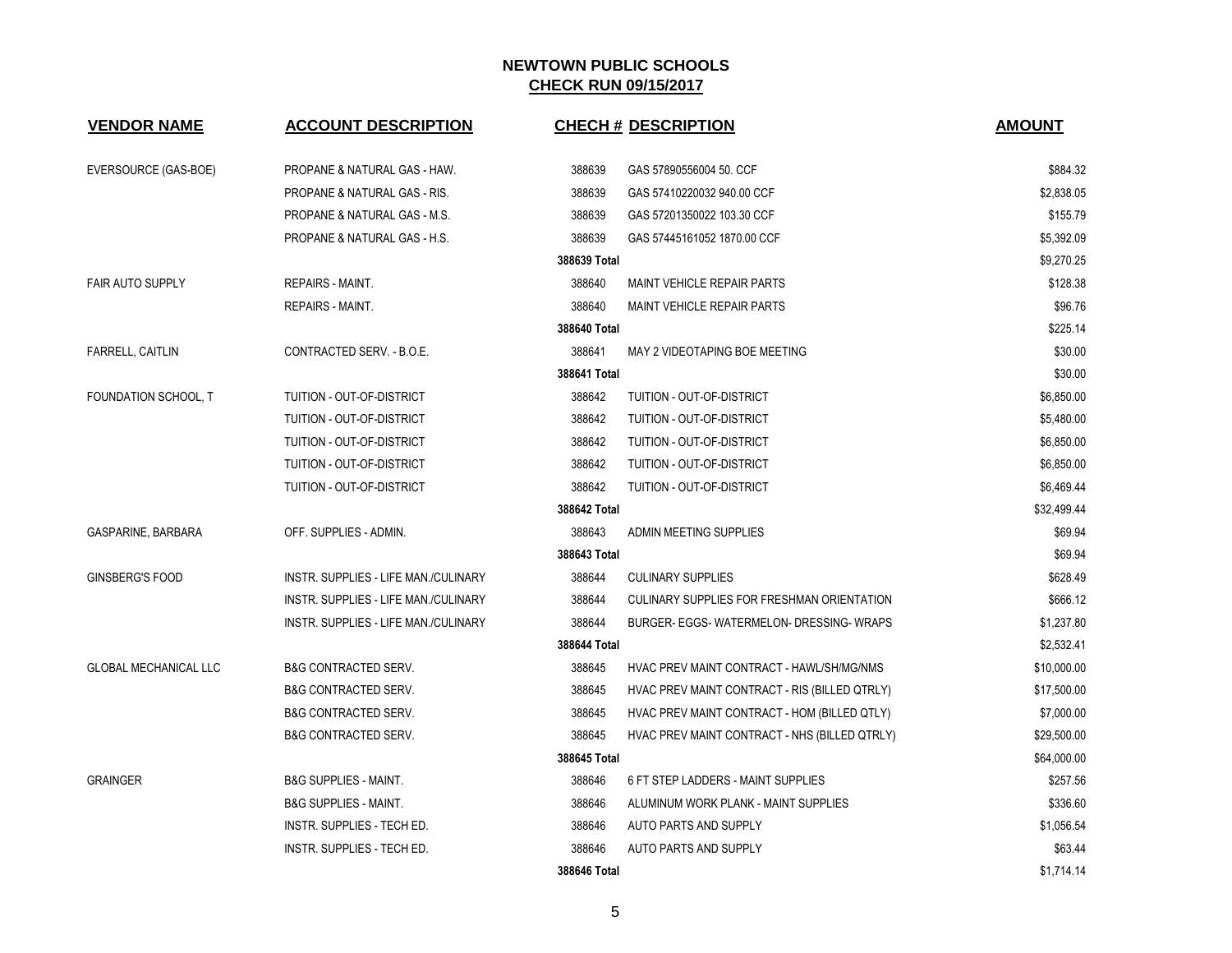| <b>VENDOR NAME</b>        | <b>ACCOUNT DESCRIPTION</b>          |              | <b>CHECH # DESCRIPTION</b>                                      | <b>AMOUNT</b> |
|---------------------------|-------------------------------------|--------------|-----------------------------------------------------------------|---------------|
| HEARTLAND SCHOOL SOLUTION | INSTR. SUPPLIES - INFO. TECH.       | 388647       | HDW: HSS CE Pin Pad Optical Scanner HSS0230                     | \$319.00      |
|                           | INSTR. SUPPLIES - INFO. TECH.       | 388647       | HSS0521 WAR: HSS Pin Pad Ext Warranty 3 year                    | \$79.00       |
|                           | INSTR. SUPPLIES - INFO. TECH.       | 388647       | Shipping                                                        | \$5.00        |
|                           | INSTR. SUPPLIES - INFO. TECH.       | 388647       | HSS0181 HDW: CE Omni Scanner Orbit MS7100 USB                   | \$355.50      |
|                           | INSTR. SUPPLIES - INFO. TECH.       | 388647       | Shipping                                                        | \$5.00        |
|                           | INSTR. SUPPLIES - INFO. TECH.       | 388647       | HSS0230 HDW: HSS CE Pin Pad Optical Scanner                     | \$319.00      |
|                           | INSTR. SUPPLIES - INFO. TECH.       | 388647       | Shipping                                                        | \$5.00        |
|                           |                                     | 388647 Total |                                                                 | \$1,087.50    |
| HOMETOWN TOOL LLC         | <b>B&amp;G SUPPLIES - CUSTODIAL</b> | 388648       | CUSTODIAN UNIFORM (2017-2018)                                   | \$8,180.40    |
|                           |                                     | 388648 Total |                                                                 | \$8,180.40    |
| <b>ITSAVVY LLC</b>        | INSTR. SUPPLIES - INFO. TECH.       | 388649       | Star-Tech 6 Ft HDMI to VGA Mfg. part No. HD2VGAMM6              | \$175.02      |
| <b>ITSAVVY LLC</b>        | INSTR. SUPPLIES - INFO. TECH.       | 388649       | Seagate HDD ST 3500413AS 500 GB Mfg. part # ST3500413AS         | \$68.80       |
|                           |                                     | 388649 Total |                                                                 | \$243.82      |
| K - MAN GLASS CORP        | <b>EMERGENCY REPAIRS - H.</b>       | 388650       | <b>GLASS REPAIRS - HAWL</b>                                     | \$1,450.00    |
|                           | <b>EMERGENCY REPAIRS - M.S.</b>     | 388650       | <b>GLASS REPAIRS - NMS</b>                                      | \$335.00      |
|                           |                                     | 388650 Total |                                                                 | \$1,785.00    |
| KAMCO SUPPLY CORP OF NEW  | <b>B&amp;G SUPPLIES - MAINT.</b>    | 388651       | CEILING TILES - MAINT SUPPLIES                                  | \$719.36      |
|                           |                                     | 388651 Total |                                                                 | \$719.36      |
| LAKESHORE LEARNING M      | INSTR. SUPPLIES - CLASSROOM         | 388652       | Draw and Write Journal (set of 10)<br>Item Code RR630           | \$164.95      |
|                           | INSTR. SUPPLIES - CLASSROOM         | 388652       | <b>FREIGHT</b>                                                  | \$24.74       |
|                           | INSTR. SUPPLIES - CLASSROOM         | 388652       | See attached, math supplies, geometric shapes, geo sticks       | \$419.83      |
|                           |                                     | 388652 Total |                                                                 | \$609.52      |
| <b>LAND JET BUS LINES</b> | STUDENT TRAVEL - MUSIC              | 388653       | <b>BAND TO PHILADELPHIA</b>                                     | \$11,400.00   |
|                           |                                     | 388653 Total |                                                                 | \$11,400.00   |
| <b>MAILFINANCE</b>        | EQUIP RENTAL - ADMIN.               | 388654       | LEASE AGREEMENT 2017/18 H/S                                     | \$783.00      |
|                           |                                     | 388654 Total |                                                                 | \$783.00      |
| MARKS, ABIGAIL            | INSTR. SUPPLIES - ENGLISH           | 388655       | CUSTOMIZED DEPT. NOTEPADS                                       | \$128.60      |
|                           |                                     | 388655 Total |                                                                 | \$128.60      |
| MASON W.B. INC.           | INSTR. SUPPLIES - CLASSROOM         | 388656       | Teacher desk, Sandusky Lee Heavy Duty Full Double pedestal desk | \$465.00      |
|                           | INSTR. SUPPLIES - CLASSROOM         | 388656       | Shipping charge                                                 | \$325.00      |
|                           | INSTR. SUPPLIES - CLASSROOM         | 388656       | Black google eyes (1st grade)                                   | \$13.70       |
|                           | INSTR. SUPPLIES - CLASSROOM         | 388656       | Pacon Primary Journals (1st grade math)                         | \$103.54      |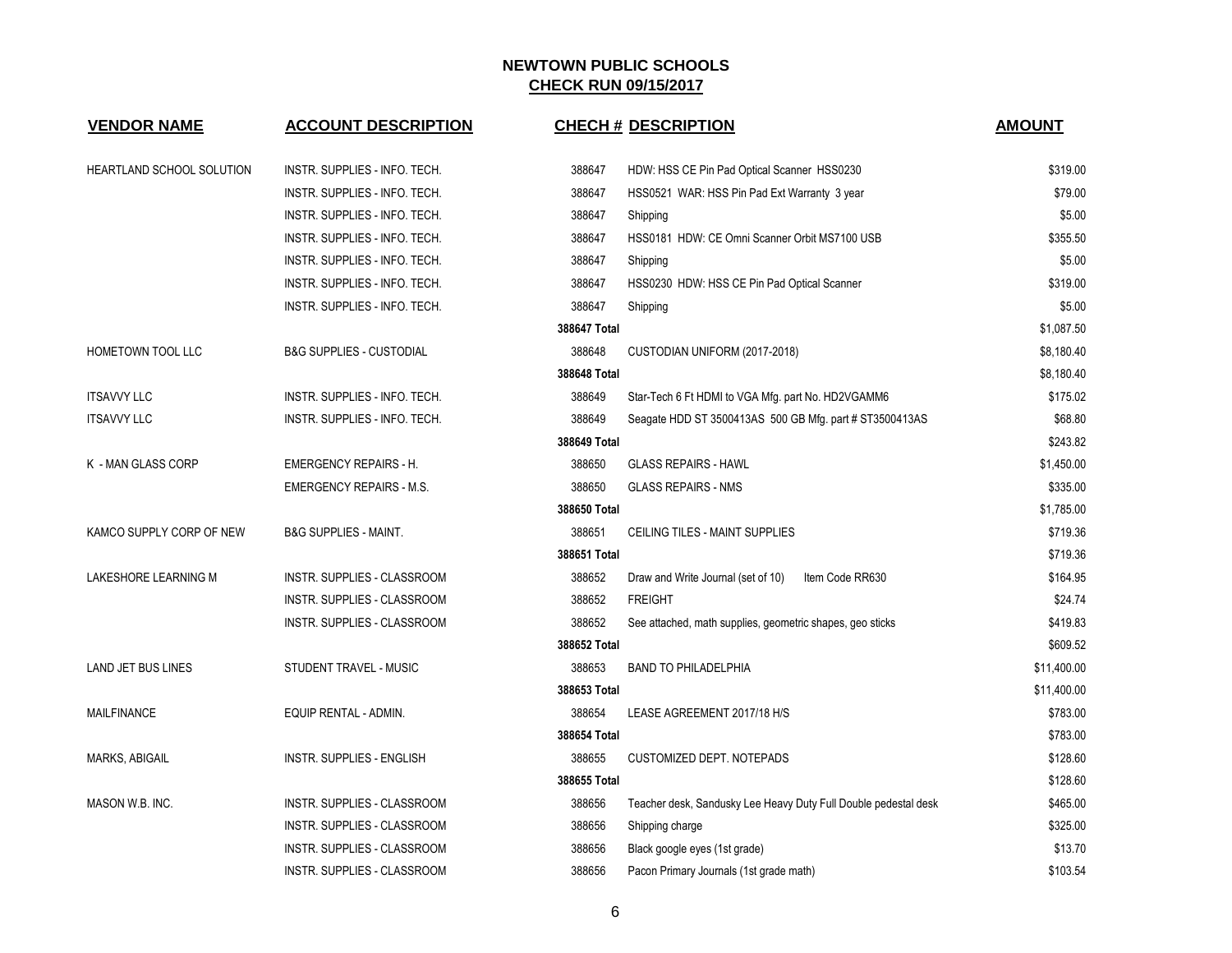# **VENDOR NAME ACCOUNT DESCRIPTION CHECH # DESCRIPTION AMOUNT**

| INSTR. SUPPLIES - CLASSROOM    | 388656 | Speech Pathologist Supplies 2017/2018                           | \$52.59  |
|--------------------------------|--------|-----------------------------------------------------------------|----------|
| INSTR. SUPPLIES - CLASSROOM    | 388656 | Speech Pathologist Supplies 2017/2018                           | \$10.49  |
| INSTR. SUPPLIES - CLASSROOM    | 388656 | Classroom supplies, rack, timers, calendars blocks, no shipping | \$19.97  |
| INSTR. SUPPLIES - CLASSROOM    | 388656 | Special Ed Timers K-4 2017/2018                                 | \$53.90  |
| INSTR. SUPPLIES - CLASSROOM    | 388656 | Special Ed Timers K-4 2017/2018                                 | \$74.75  |
| INSTR. SUPPLIES - CLASSROOM    | 388656 | Grade 4 Supplies 2017/2018                                      | \$68.49  |
| INSTR. SUPPLIES - CLASSROOM    | 388656 | Grade 4 Supplies 2017/2018                                      | \$8.60   |
| INSTR. SUPPLIES - CLASSROOM    | 388656 | Grade 4 Supplies 2017/2018                                      | \$15.62  |
| INSTR. SUPPLIES - CLASSROOM    | 388656 | Grade 4 Supplies 2017/2018                                      | \$2.69   |
| INSTR. SUPPLIES - CLASSROOM    | 388656 | Grade 4 Supplies 2017/2018                                      | \$7.01   |
| INSTR. SUPPLIES - CLASSROOM    | 388656 | Grade 3 Supplies 2017/2018                                      | \$64.31  |
| INSTR. SUPPLIES - CLASSROOM    | 388656 | Grade 3 Supplies 2017/2018                                      | \$58.32  |
| INSTR. SUPPLIES - CLASSROOM    | 388656 | Grade 3 Supplies 2017/2018                                      | \$40.82  |
| INSTR. SUPPLIES - CLASSROOM    | 388656 | Grade 3 Supplies 2017/2018                                      | \$40.47  |
| INSTR. SUPPLIES - CLASSROOM    | 388656 | Grade 3 Supplies 2017/2018                                      | \$15.09  |
| INSTR. SUPPLIES - CLASSROOM    | 388656 | Grade 2 Supplies 2017/2018                                      | \$264.26 |
| INSTR. SUPPLIES - CLASSROOM    | 388656 | Grade 2 Supplies 2017/2018                                      | \$151.12 |
| INSTR. SUPPLIES - CLASSROOM    | 388656 | Grade 2 Supplies 2017/2018                                      | \$323.58 |
| INSTR. SUPPLIES - CLASSROOM    | 388656 | Grade 2 Supplies 2017/2018                                      | \$18.68  |
| INSTR. SUPPLIES - CLASSROOM    | 388656 | Grade 2 Supplies 2017/2018                                      | \$19.95  |
| INSTR. SUPPLIES - CLASSROOM    | 388656 | Grade 2 Supplies 2017/2018                                      | \$28.04  |
| INSTR. SUPPLIES - CLASSROOM    | 388656 | Kinder Supplies - no shipping                                   | (\$5.72) |
| INSTR. SUPPLIES - CLASSROOM    | 388656 | Kinder Supplies - no shipping                                   | \$5.72   |
| INSTR. SUPPLIES - ART          | 388656 | Art Supplies-K-4 2017/2018                                      | \$103.98 |
| INSTR. SUPPLIES - ART          | 388656 | Art Supplies-K-4 2017/2018                                      | \$8.78   |
| INSTR. SUPPLIES - ART          | 388656 | Art Supplies - no shipping                                      | \$77.48  |
| INSTR. SUPPLIES - ART          | 388656 | Art Supplies - no shipping                                      | \$16.68  |
| INSTR. SUPPLIES - ART          | 388656 | Art Supplies - no shipping                                      | \$432.14 |
| INSTR. SUPPLIES - ART          | 388656 | Art Supplies - no shipping                                      | \$77.87  |
| B&G SUPPLIES - ADMIN.          | 388656 | FILE FOLDERS, COFFEE CUPS, FAX PRINT CARTRIDGE                  | \$108.72 |
| INSTR. SUPPLIES - SP. ED. H.S. | 388656 | SUPPLIES FOR JEN R NHS                                          | \$21.60  |
| INSTR. SUPPLIES - SP. ED. H.S. | 388656 | SEE ATTACHED LIST FOR NHS SPEC ED                               | \$49.99  |
|                                |        |                                                                 |          |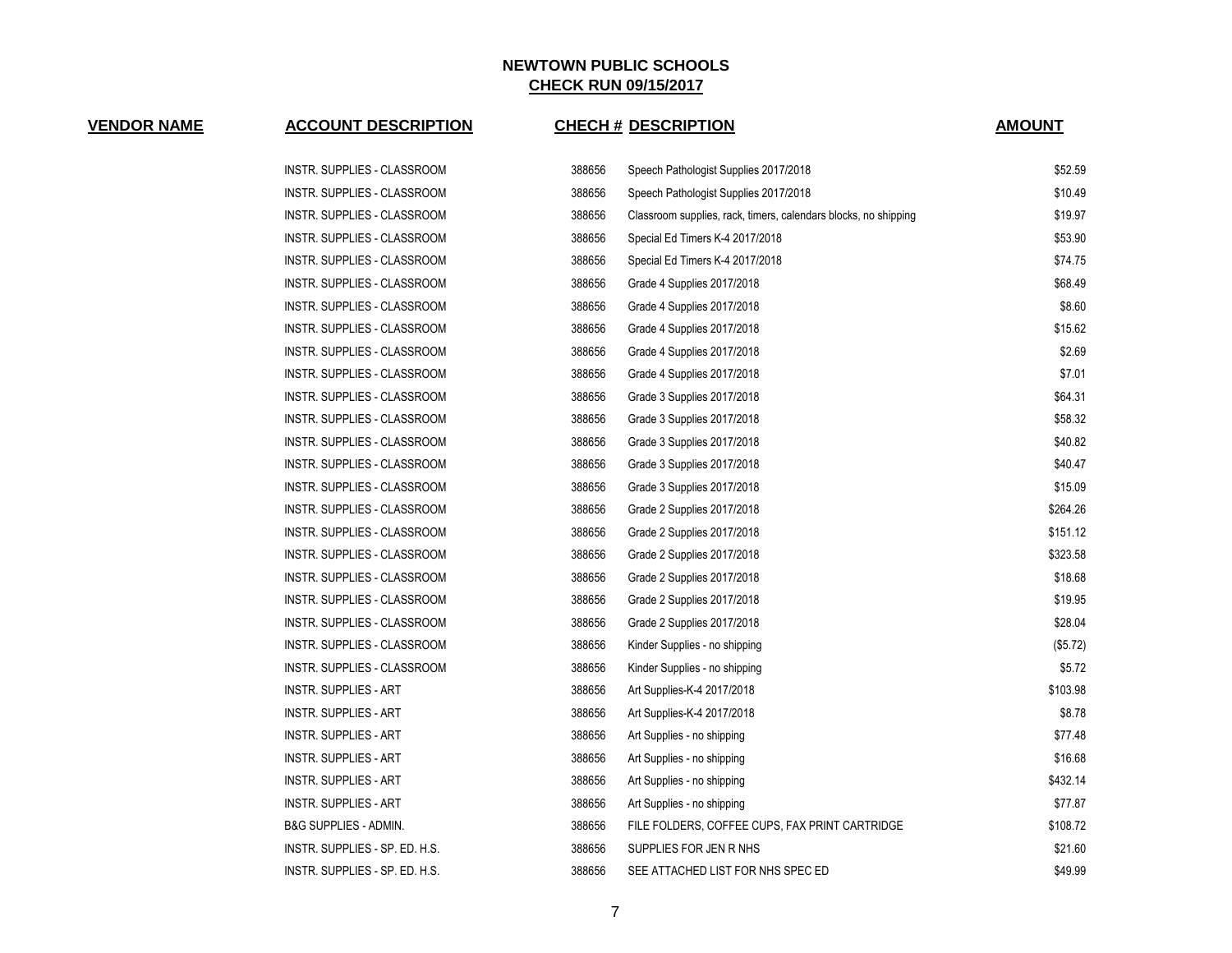| <b>VENDOR NAME</b>       | <b>ACCOUNT DESCRIPTION</b>           |              | <b>CHECH # DESCRIPTION</b>                                       | <b>AMOUNT</b> |
|--------------------------|--------------------------------------|--------------|------------------------------------------------------------------|---------------|
| MASON W.B. INC.          | INSTR. SUPPLIES - SP. ED. H.S.       | 388656       | SEE ATTACHED LIST FOR NHS SPEC ED                                | (\$49.99)     |
|                          | INSTR. SUPPLIES - SP. ED. H.S.       | 388656       | SEE ATTACHED LIST FOR NHS SPEC ED                                | \$739.67      |
|                          | INSTR. SUPPLIES - SP. ED. H.S.       | 388656       | SEE ATTACHED LIST FOR NHS SPEC ED                                | \$685.90      |
|                          | <b>INSTR. SUPPLIES - WORLD LANG.</b> | 388656       | HAND SANITIZER 2L AND CLOROX WIPES 5 CASES OF 6                  | \$430.82      |
|                          | INSTR. SUPPLIES - SOC. STUDIES       | 388656       | HAND SANITIZER 2L AND CLOROX WIPES 5 CASES OF 6                  | \$430.82      |
|                          | INSTR. SUPPLIES - TRANSITIONAL       | 388656       | ORDER FOR TRANSITIONAL CLASS                                     | \$14.38       |
|                          | INSTR. SUPPLIES - TRANSITIONAL       | 388656       | ORDER FOR TRANSITIONAL CLASS                                     | \$151.97      |
|                          | INSTR. SUPPLIES - CLASSROOM          | 388656       | Misc. School and staff break room supplies, 2017-18 school year, | \$687.02      |
|                          | INSTR. SUPPLIES - ENGLISH            | 388656       | QRT 308 Bulletin board 96 x 48 for B270                          | \$17.09       |
|                          | INSTR. SUPPLIES - ENGLISH            | 388656       | QRT 308 Bulletin board 96 x 48 for B270                          | \$299.99      |
|                          | INSTR. SUPPLIES - ENGLISH            | 388656       | QRT 308 Bulletin board 96 x 48 for B270                          | (\$299.99)    |
|                          | <b>INSTR. SUPPLIES - ENGLISH</b>     | 388656       | QRT 308 Bulletin board 96 x 48 for B270                          | \$299.99      |
|                          | INSTR. SUPPLIES - GUIDANCE           | 388656       | COPY PAPER- FILE FOLDERS- POST IT-HANGING FILE FOLDER            | \$1,097.50    |
|                          | <b>INSTR. SUPPLIES - SCIENCE</b>     | 388656       | See attached (80418)                                             | (\$28.26)     |
|                          | <b>INSTR. SUPPLIES - SCIENCE</b>     | 388656       | See attached (80418)                                             | \$6.44        |
|                          | <b>INSTR. SUPPLIES - SCIENCE</b>     | 388656       | See attached (80418)                                             | \$10.38       |
|                          | <b>INSTR. SUPPLIES - SCIENCE</b>     | 388656       | See attached (80418)                                             | \$17.88       |
|                          |                                      | 388656 Total |                                                                  | \$7,654.84    |
| MEYER WILLIAM B.INC.     | OFF. SUPPLIES - PUPIL SERV.          | 388657       | STORAGE SPEC ED RECORDS                                          | \$132.46      |
|                          | OFF. SUPPLIES - PUPIL SERV.          | 388657       | STORAGE SPEC ED RECORDS                                          | (\$52.78)     |
|                          |                                      | 388657 Total |                                                                  | \$79.68       |
| MOBILE MINI, INC.        | EQUIP RENTAL - B&G                   | 388658       | STORAGE CONTAINER RENTAL (E726) - 2017-2018                      | \$75.00       |
|                          |                                      | 388658 Total |                                                                  | \$75.00       |
| MOORE MEDICAL LLC        | <b>B&amp;G SUPPLIES - CUSTODIAL</b>  | 388659       | NON LATEX GLOVES - CUST SUPPLIES                                 | \$501.60      |
|                          |                                      | 388659 Total |                                                                  | \$501.60      |
| MORSE & CO, E.A.         | <b>REPAIRS - CUSTODIAL</b>           | 388660       | CUSTODIAL MACHINE REPAIR PARTS - HAWL / MG                       | \$477.20      |
|                          |                                      | 388660 Total |                                                                  | \$477.20      |
| MULLEN, SHAWN            | INSTR. SUPPLIES - C.W.E.             | 388661       | <b>PLASTIC BINS</b>                                              | \$177.04      |
|                          |                                      | 388661 Total |                                                                  | \$177.04      |
| NATIONAL COUNCIL FOR THE | INSTR. SUPPLIES - SOC. STUDIES       | 388662       | MEMBER #1085080 COMPREHENSIVE INDIVIDUAL MEMBERSHIP              | \$85.00       |
|                          |                                      | 388662 Total |                                                                  | \$85.00       |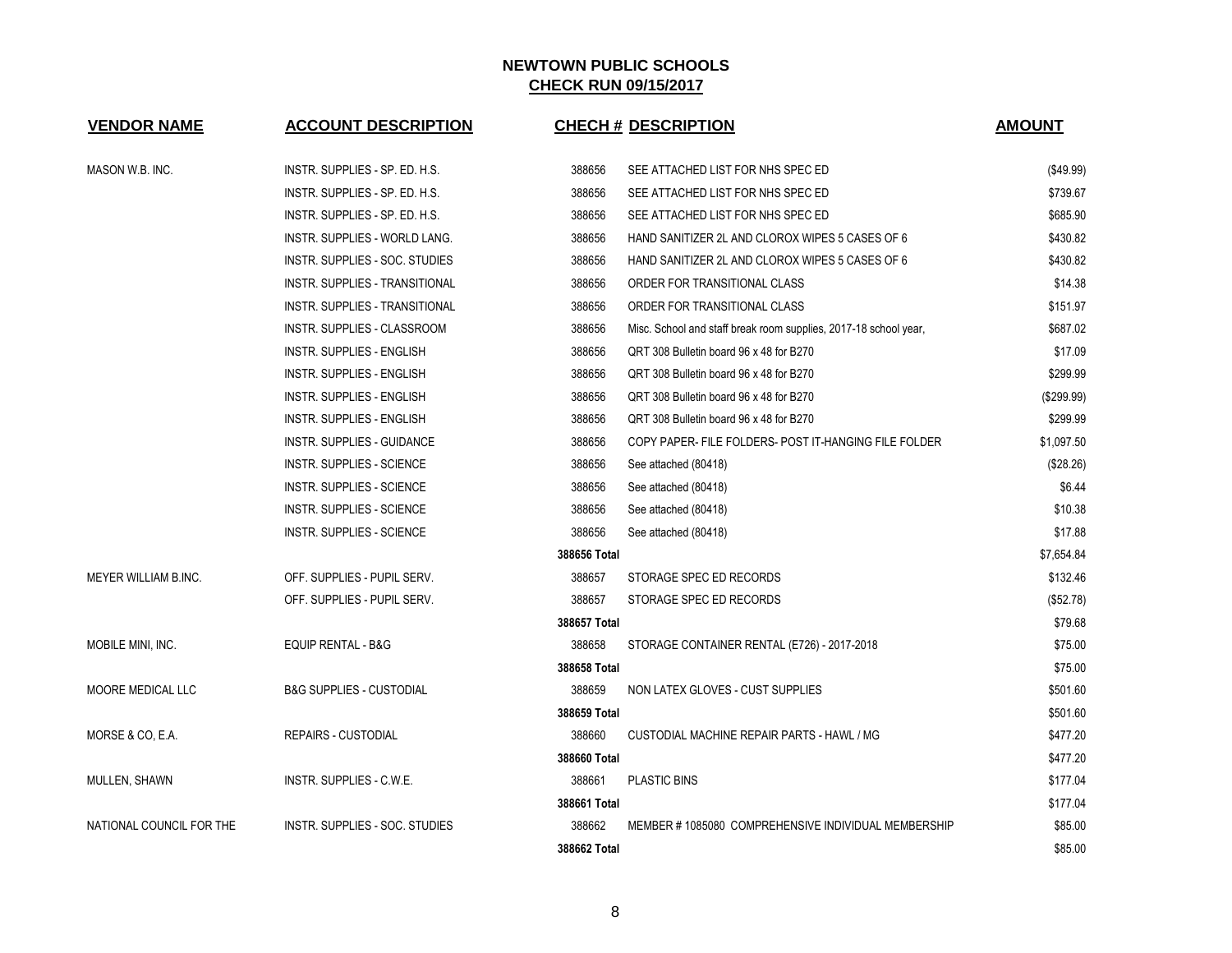| <b>VENDOR NAME</b>               | <b>ACCOUNT DESCRIPTION</b>       | <b>CHECH # DESCRIPTION</b>                                                | <b>AMOUNT</b> |
|----------------------------------|----------------------------------|---------------------------------------------------------------------------|---------------|
| NATIONAL GEOGRAPHIC BEE          | INSTR. SUPPLIES - CLASSROOM      | 388663<br>Registration for the Geography Bee per attached                 | \$120.00      |
|                                  |                                  | 388663 Total                                                              | \$120.00      |
| NATIONAL INTERSCHOLASTIC         | STAFF TRAIN. - CLASSROOM         | 388664<br>NADC CONFERENCE REGISTRATION                                    | \$425.00      |
|                                  |                                  | 388664 Total                                                              | \$425.00      |
| NEW ENGLAND SPORTSWEAR           | <b>INSTR. SUPPLIES - SPORTS</b>  | 388665<br>100 Girls Track Jerseys/Inv#2369 50/Boys Track Jerseys Inv#2368 | \$675.00      |
|                                  | <b>INSTR. SUPPLIES - SPORTS</b>  | 388665<br>100 Girls Track Jerseys/Inv#2369 50/Boys Track Jerseys Inv#2368 | \$1,350.00    |
|                                  |                                  | 388665 Total                                                              | \$2,025.00    |
| NEWTOWN CULINARY DEPT.           | INSTR. SUPPLIES - CLASSROOM      | 388666<br><b>FRESHMAN ORIENTATION</b>                                     | \$3,440.00    |
|                                  |                                  | 388666 Total                                                              | \$3,440.00    |
| NEWTOWN FLORIST OF CT, LL        | OFF. SUPPLIES - ADMIN.           | 388667<br>SUPERINTENDENT WELCOME                                          | \$75.00       |
|                                  |                                  | 388667 Total                                                              | \$75.00       |
| <b>NEWTOWN POWER EQUIPMENT I</b> | <b>B&amp;G SUPPLIES - MAINT.</b> | 388668<br>HEDGE TRIMMER / BACKPACK BLOWER - MAINT SUPPLIES                | \$871.92      |
|                                  |                                  | 388668 Total                                                              | \$871.92      |
| NEWTOWN YOUTH & FAM              | STAFF TRAVEL - SUPER.            | 388669<br>BREAKFAST 09/26/2017                                            | \$30.00       |
|                                  |                                  | 388669 Total                                                              | \$30.00       |
| OAK HILL PUBLISHING COMPA        | INSTR. SUPPLIES - SOC. STUDIES   | 388670<br>POCKET CONSTITUTIONS                                            | \$500.00      |
|                                  | INSTR. SUPPLIES - SOC. STUDIES   | 388670<br>SHIPPING COST                                                   | \$50.00       |
|                                  |                                  | 388670 Total                                                              | \$550.00      |
| OFFICE DEPOT, INC.               | OFF. SUPPLIES - ADMIN.           | 388671<br>Steno books priced per CT Bid. Free ship                        | \$23.76       |
|                                  |                                  | 388671 Total                                                              | \$23.76       |
| PALOIAN, RICHARD S.              | STAFF TRAIN. - B&G ADMIN.        | 388672<br>RENEWAL LICENSE                                                 | \$120.00      |
|                                  |                                  | 388672 Total                                                              | \$120.00      |
| PEMBROKE PUMPING SERVICES        | <b>EQUIP RENTAL - B&amp;G</b>    | 388673<br>PORTA POTTY - HOM                                               | \$170.00      |
|                                  |                                  | 388673 Total                                                              | \$170.00      |
| PERKINS SCHOOL FOR THE BL        | TUITION - OUT-OF-DISTRICT        | 388674<br>TUITION - OUT-OF-DISTRICT                                       | \$23,039.00   |
|                                  |                                  | 388674 Total                                                              | \$23,039.00   |
| PORTER PRESTON INC.              | B. & G. REPAIRS - RIS.           | 388675<br>CAFETERIA SHADE REPLACE (SECURITY ISSUE) - RIS                  | \$10,778.00   |
|                                  |                                  | 388675 Total                                                              | \$10,778.00   |
| POSITIVE PROMOTIONS, INC.        | REPAIRS - ADMIN.                 | 388676<br>Safety Breakaway Lanyards                                       | \$139.00      |
|                                  | REPAIRS - ADMIN.                 | 388676<br>Press Set Up Charge                                             | \$50.00       |
|                                  | REPAIRS - ADMIN.                 | 388676<br>Ship/Hand                                                       | \$15.95       |
|                                  |                                  | 388676 Total                                                              | \$204.95      |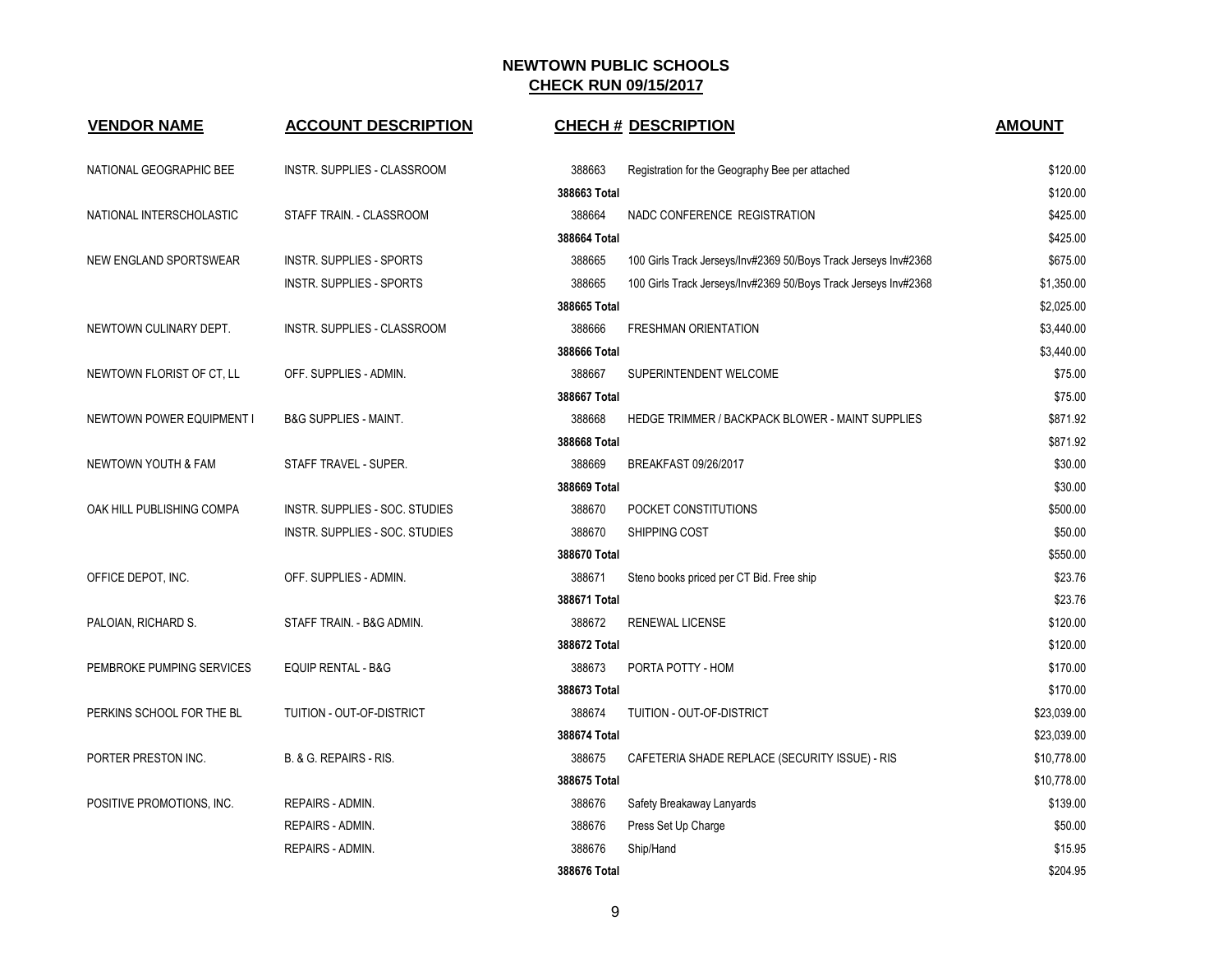| <b>VENDOR NAME</b>            | <b>ACCOUNT DESCRIPTION</b>   | <b>CHECH # DESCRIPTION</b>                                        | <b>AMOUNT</b>          |
|-------------------------------|------------------------------|-------------------------------------------------------------------|------------------------|
| <b>REALLY GOOD STUFF INC.</b> | INSTR. SUPPLIES - CLASSROOM  | 388677<br>Homework Folders Grade 3<br>Item #154268DFN             | \$133.56               |
|                               | INSTR. SUPPLIES - CLASSROOM  | 388677<br>Grade Two Supplies 2017/2018                            | \$505.32               |
|                               | INSTR. SUPPLIES - CLASSROOM  | 388677<br>Reading Language Art/Literacy Center Supplies 2017/2018 | \$418.32               |
|                               | INSTR. SUPPLIES - CLASSROOM  | 388677<br>Grade 2 Book Baskets for New Teachers                   | \$209.24               |
|                               |                              | 388677 Total                                                      | \$1,266.44             |
| RED THREAD SPACES LLC         | B. & G. REPAIRS - HOM.       | 388678<br>REPLACE FLOORING NURSES OFFICE / PRINC BATHROOM         | \$2,025.00             |
|                               | B. & G. IMPROVE - H.S.       | 388678<br>B WING STAIR TREADS / RISERS REPLACE - NHS              | \$10,000.00            |
|                               | B. & G. IMPROVE - H.S.       | 388678<br>LOBBY CARPETING REPLACE - NHS                           | \$37,250.00            |
|                               |                              | 388678 Total                                                      | \$49,275.00            |
| <b>REVEL SYSTEMS</b>          | STUDENT TRAVEL - CLASSROOM   | 388679<br>TAP CORN MAZE FIELD TRIP                                | \$200.00               |
|                               |                              | 388679 Total                                                      | \$200.00               |
| SALARIS, ANTHONY              | CONTRACTED SERV. - B.O.E.    | 388680<br>MAY 2 VIDEOTAPING BOE MEETING                           | \$30.00                |
|                               |                              | 388680 Total                                                      | \$30.00                |
| <b>SCHOOL SPECIALTY</b>       | INSTR. SUPPLIES - CLASSROOM  | 388681<br>Cart #7784154251<br>Special Ed Supplies 2017/2018       | \$391.39               |
|                               | INSTR. SUPPLIES - CLASSROOM  | 388681<br>Special Ed General Supplies 2017/2108 Cart #7784147318  | \$135.31               |
|                               | INSTR. SUPPLIES - CLASSROOM  | 388681<br>General Speech Supplies 2017/2018 Cart #7784190347      | \$42.18                |
|                               | INSTR. SUPPLIES - CLASSROOM  | 388681<br>General Supplies Music 2017/2018<br>Cart #7784189582    | \$21.61                |
|                               | INSTR. SUPPLIES - CLASSROOM  | 388681<br>General Supplies Music 2017/2018<br>Cart #7784189582    | \$36.31                |
|                               | INSTR. SUPPLIES - CLASSROOM  | 388681<br>General Computer Lab Supplies 2017/2018                 | Cart #7784<br>\$199.61 |
|                               | INSTR. SUPPLIES - CLASSROOM  | 388681<br>General Computer Lab Supplies 2017/2018                 | \$2.99<br>Cart #7784   |
|                               | INSTR. SUPPLIES - CLASSROOM  | 388681<br>3rd Grade Supplies 2017/2018<br>Cart #7784024129        | \$943.51               |
|                               | INSTR. SUPPLIES - CLASSROOM  | 388681<br>Grade Two Supplies 2017/2018<br>Cart #7784016816        | \$330.62               |
|                               | INSTR. SUPPLIES - CLASSROOM  | 388681<br>General Supplies Science/Math 2017/2018                 | Cart #7784<br>\$140.03 |
|                               | INSTR. SUPPLIES - CLASSROOM  | 388681<br>General Supplies Physical Education<br>2017/2018        | \$101.10               |
|                               | INSTR. SUPPLIES - CLASSROOM  | 388681<br>Grade One Supplies 2017/2018<br>Cart #7783997001        | \$893.69               |
|                               | INSTR. SUPPLIES - CLASSROOM  | 388681<br>Grade 3 Supplies 2017/2018<br>Cart #7784019793          | \$238.06               |
|                               | INSTR. SUPPLIES - CLASSROOM  | 388681<br>Classroom/Office Supplies 2017/2018                     | \$935.93               |
|                               | <b>INSTR. SUPPLIES - ART</b> | 388681                                                            | \$325.74               |
|                               | INSTR. SUPPLIES - CLASSROOM  | 388681<br>Office Supplies K-4, New 2nd grade teacher              | \$1,452.19             |
|                               | OFF. SUPPLIES - ADMIN.       | 388681<br>Easel Dry Erase/Maganetic Marker Board Bus Dismissal    | \$121.46               |
|                               | INSTR. SUPPLIES - CLASSROOM  | 388681<br>Staplers, desk calendars, legal hanging folders         | \$63.78                |
|                               |                              | 388681 Total                                                      | \$6,375.51             |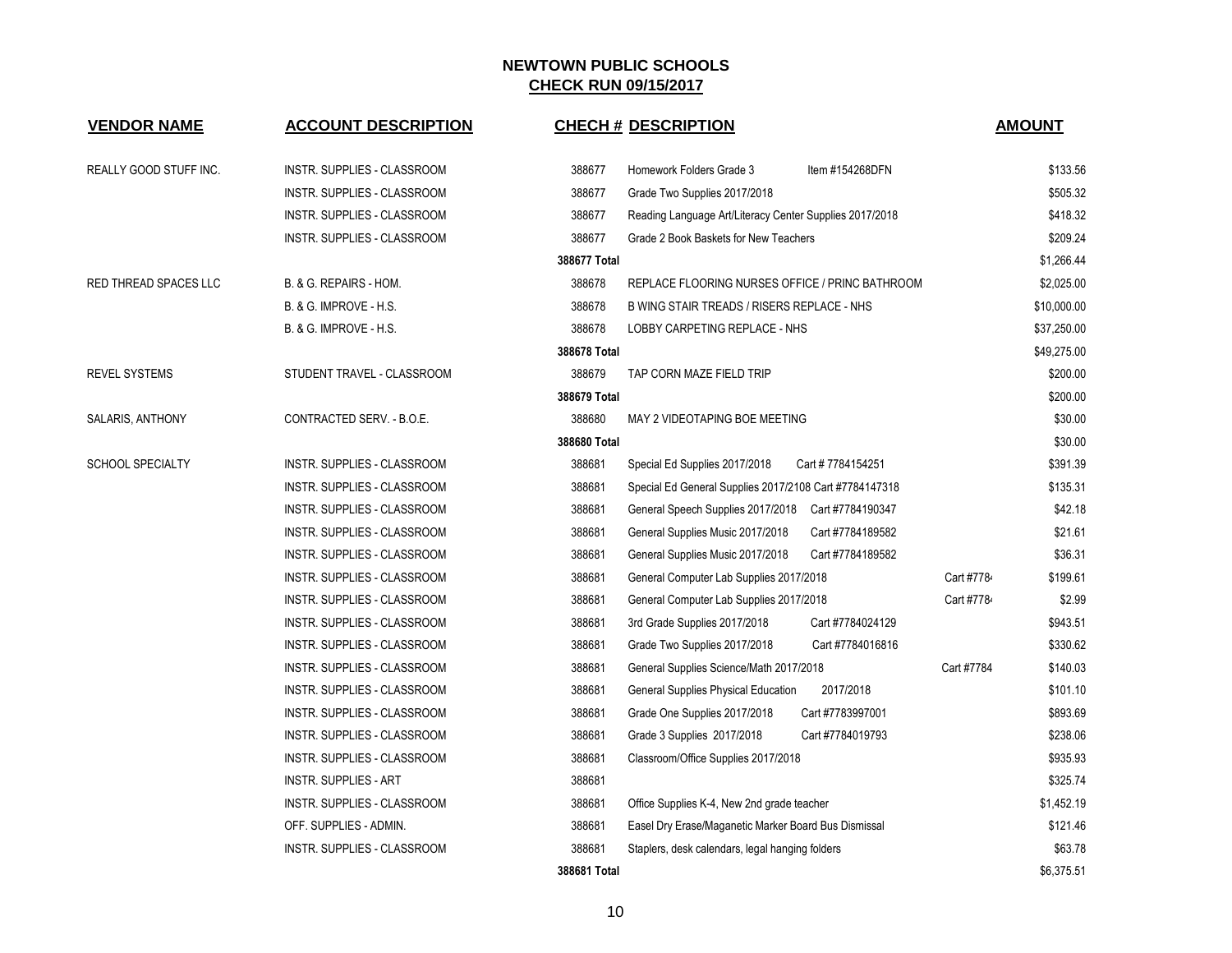| <b>VENDOR NAME</b>         | <b>ACCOUNT DESCRIPTION</b>          | <b>CHECH # DESCRIPTION</b>                                 | <b>AMOUNT</b> |
|----------------------------|-------------------------------------|------------------------------------------------------------|---------------|
| SEBCO BOOKS A BETTER WAY   | SUPPLIES - LIBRARY                  | 388682<br>Various Book Titles - See attached - No Shipping | \$578.21      |
|                            |                                     | 388682 Total                                               | \$578.21      |
| SHIPMAN & GOODWIN LLP      | STAFF TRAIN. - PUPIL SERV.          | 388683<br>PROF SERV SPEC ED 07/31/17                       | \$8,275.50    |
|                            | PROF. SERV. - SUPER.                | 388683<br>PROF SERV BOE                                    | \$15,299.50   |
|                            |                                     | 388683 Total                                               | \$23,575.00   |
| SHIPMAN & GOODWIN LLP      | STAFF TRAIN. - PUPIL SERV.          | 388684<br>WORKSHOP 08/10/2017                              | \$50.00       |
|                            |                                     | 388684 Total                                               | \$50.00       |
| SOUTHBURY PRINTING C       | PRINTING - B.O.E.                   | 388685<br>Mailing labels as per Quote 46510                | \$88.82       |
|                            | PRINTING - ADMIN.                   | 388685<br>Drone photo printing per attached                | \$50.00       |
|                            |                                     | 388685 Total                                               | \$138.82      |
| STADIUM SYSTEM, INC.       | <b>INSTR. SUPPLIES - SPORTS</b>     | 388686<br>35 Russell White Practice Pants Ref Inv# 96426   | \$410.00      |
|                            |                                     | 388686 Total                                               | \$410.00      |
| <b>SUPPLYWORKS</b>         | <b>B&amp;G SUPPLIES - MAINT.</b>    | 388687<br>SHOP SUPPLIES - PLUMBING 2017-2018               | \$185.19      |
|                            |                                     | 388687 Total                                               | \$185.19      |
| TAX COLLECTOR, NEWTOWN     | SEWER OPERATION & MAINT.            | 388688<br>SEWER USE HAW 67.00 UNITS                        | \$502.90      |
|                            | SEWER OPERATION & MAINT.            | 388688<br>SEWER USE M/S 206. UNITS                         | \$1,546.24    |
|                            | SEWER OPERATION & MAINT.            | 388688<br>SEWER USE SHS 113. UNITS                         | \$848.18      |
|                            | SEWER OPERATION & MAINT.            | 388688<br>SEWER USE H/S 1.182. UNITS                       | \$8,872.09    |
|                            |                                     | 388688 Total                                               | \$11,769.41   |
| <b>TEACHER'S DISCOVERY</b> | INSTR. SUPPLIES - WORLD LANG.       | 388689<br>SM DRY ERASER- WL BATTISTI & SPAIN MAP           | \$95.55       |
|                            | <b>INSTR. SUPPLIES - MATH</b>       | 388689<br>SMALL DRY ERASE BOARD ERASERS- MATH              | \$100.00      |
|                            | <b>INSTR. SUPPLIES - MATH</b>       | 388689<br><b>SHIPPING</b>                                  | \$23.47       |
|                            |                                     | 388689 Total                                               | \$219.02      |
| TESTA REFRIGERATION, LLC   | <b>REPAIRS - LIFE MAN./CULINARY</b> | 388690<br><b>REFRIGERATOR REPAIRS</b>                      | \$593.00      |
|                            | <b>REPAIRS - LIFE MAN./CULINARY</b> | 388690<br><b>REFRIGERATOR REPAIRS</b>                      | \$205.00      |
|                            | REPAIRS - LIFE MAN./CULINARY        | 388690<br><b>REFRIGERATOR REPAIRS</b>                      | \$459.50      |
|                            |                                     | 388690 Total                                               | \$1,257.50    |
| THYSSENKRUPP ELEVATOR COR  | <b>B&amp;G CONTRACTED SERV.</b>     | 388691<br>ELEVATOR SVC CONTRACT SH/NHS - 2017-2018         | \$2,643.99    |
|                            |                                     | 388691 Total                                               | \$2,643.99    |
| TOCE BROS INC.             | REPAIRS - MAINT.                    | 388692<br>FLAT TIRE REPLACE - NT58                         | \$200.98      |
|                            |                                     | 388692 Total                                               | \$200.98      |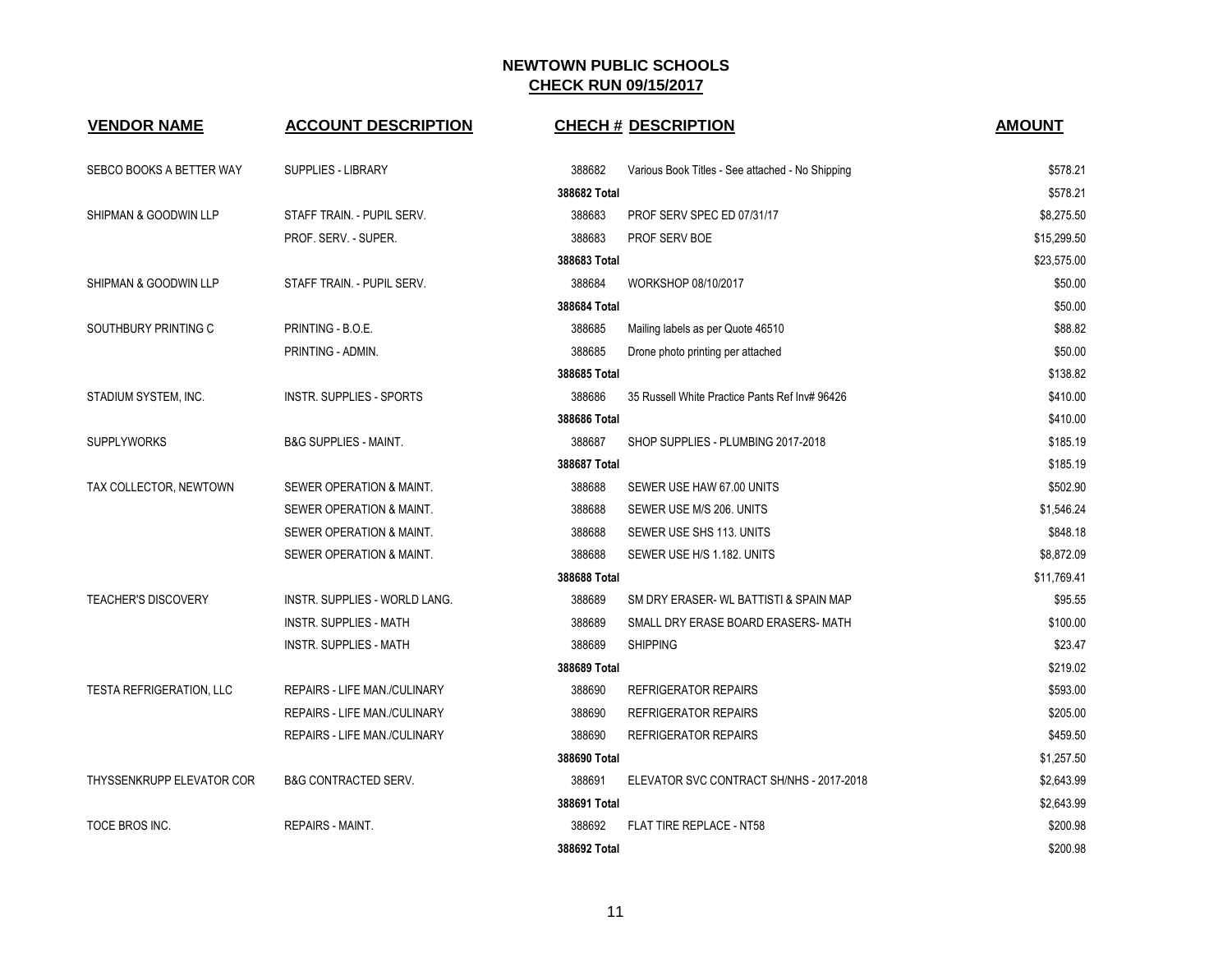| <b>VENDOR NAME</b>             | <b>ACCOUNT DESCRIPTION</b>       |              | <b>CHECH # DESCRIPTION</b>                             | <b>AMOUNT</b> |
|--------------------------------|----------------------------------|--------------|--------------------------------------------------------|---------------|
|                                |                                  |              |                                                        |               |
| <b>TORRCO</b>                  | B. & G. REPAIRS - HOM.           | 388693       | TOILET / PARTS - HOM                                   | \$566.37      |
|                                |                                  | 388693 Total |                                                        | \$566.37      |
| <b>TREASURER - FINGERPRINT</b> | CONTRACTED SERV. - SUPER.        | 388694       | <b>FINGERPRINTS</b>                                    | \$552.00      |
|                                |                                  | 388694 Total |                                                        | \$552.00      |
| UNIVERSAL SEPTIC LLC           | <b>B&amp;G CONTRACTED SERV.</b>  | 388695       | SEPTIC TANK / GREASE PIT PUMPING - 2017-2018           | \$7,416.25    |
|                                |                                  | 388695 Total |                                                        | \$7,416.25    |
| <b>US GAMES</b>                | INSTR. SUPPLIES - P.E.           | 388696       | Physical Education Supplies 2017-2018                  | \$682.60      |
|                                | INSTR. SUPPLIES - P.E.           | 388696       | ship/hand                                              | \$116.04      |
|                                |                                  | 388696 Total |                                                        | \$798.64      |
| WASHICKO, SARA                 | INSTR. SUPPLIES - CLASSROOM      | 388697       | <b>STEM SUPPLIES</b>                                   | \$22.99       |
|                                |                                  | 388697 Total |                                                        | \$22.99       |
| ZAKSEWICZ, PETER W.            | STAFF TRAVEL - ARMED SECURITY    | 388698       | <b>TRAVEL POSTC TRAINING</b>                           | \$38.09       |
|                                |                                  | 388698 Total |                                                        | \$38.09       |
| ZANER-BLOSER                   | INSTR. SUPPLIES - CLASSROOM      | 388699       | Zaner Bloser Handwriting Kindergarten Student Edition  | \$35.07       |
|                                | INSTR. SUPPLIES - CLASSROOM      | 388699       | Zaner Bloser Handwriting First Grade Student Edition   | \$23.38       |
|                                | INSTR. SUPPLIES - CLASSROOM      | 388699       | Ship/Hand                                              | \$5.26        |
|                                |                                  | 388699 Total |                                                        | \$63.71       |
| <b>C &amp; A DISTRIBUTORS</b>  | REPAIRS - P.E.                   | 388700       | 64 LYON HEAVY DUTY LOCKERSSEE ATTACH                   | \$12,750.00   |
|                                | REPAIRS - P.E.                   | 388700       | VENTILATED SINGLE-TIER ATHLETIC LOCKERS                | \$12,750.00   |
|                                |                                  | 388700 Total |                                                        | \$25,500.00   |
| MASON W.B. INC.                | <b>INSTR. SUPPLIES - ENGLISH</b> | 388701       | SAF9440CY Open Bookcase 29 3/4 w X 11 3/4 d X 29 3/4 h | \$467.97      |
|                                | <b>INSTR. SUPPLIES - ENGLISH</b> | 388701       | QRT 308 Bulletin board 96 x 48                         | \$98.80       |
|                                | INSTR. SUPPLIES - CLASSROOM      | 388701       | Carson-Dellosa Publishing Student C                    | \$32.85       |
|                                |                                  | 388701 Total |                                                        | \$599.62      |
| PC MALL                        | INSTR. SUPPLIES - BUSINESS ED    | 388702       | ANYWHERE CART 36 BAY ACPLUST PART 1                    | \$895.00      |
|                                |                                  | 388702 Total |                                                        | \$895.00      |
| PETTY CASH - M/S               | POSTAGE - ADMIN.                 | 388703       | PETTY CASH                                             | \$6.65        |
|                                | OFF. SUPPLIES - ADMIN.           | 388703       | PETTY CASH                                             | \$193.77      |
|                                | INSTR. SUPPLIES - CLASSROOM      | 388703       | PETTY CASH                                             | \$45.79       |
|                                |                                  | 388703 Total |                                                        | \$246.21      |
| SCHOLASTIC INC. (1)            | <b>TEXTBOOKS - CLASSROOM</b>     | 388704       | Kindergarten/Intervention                              | \$5.92        |
|                                | <b>TEXTBOOKS - CLASSROOM</b>     | 388704       | Kindergarten/Intervention                              | \$178.42      |